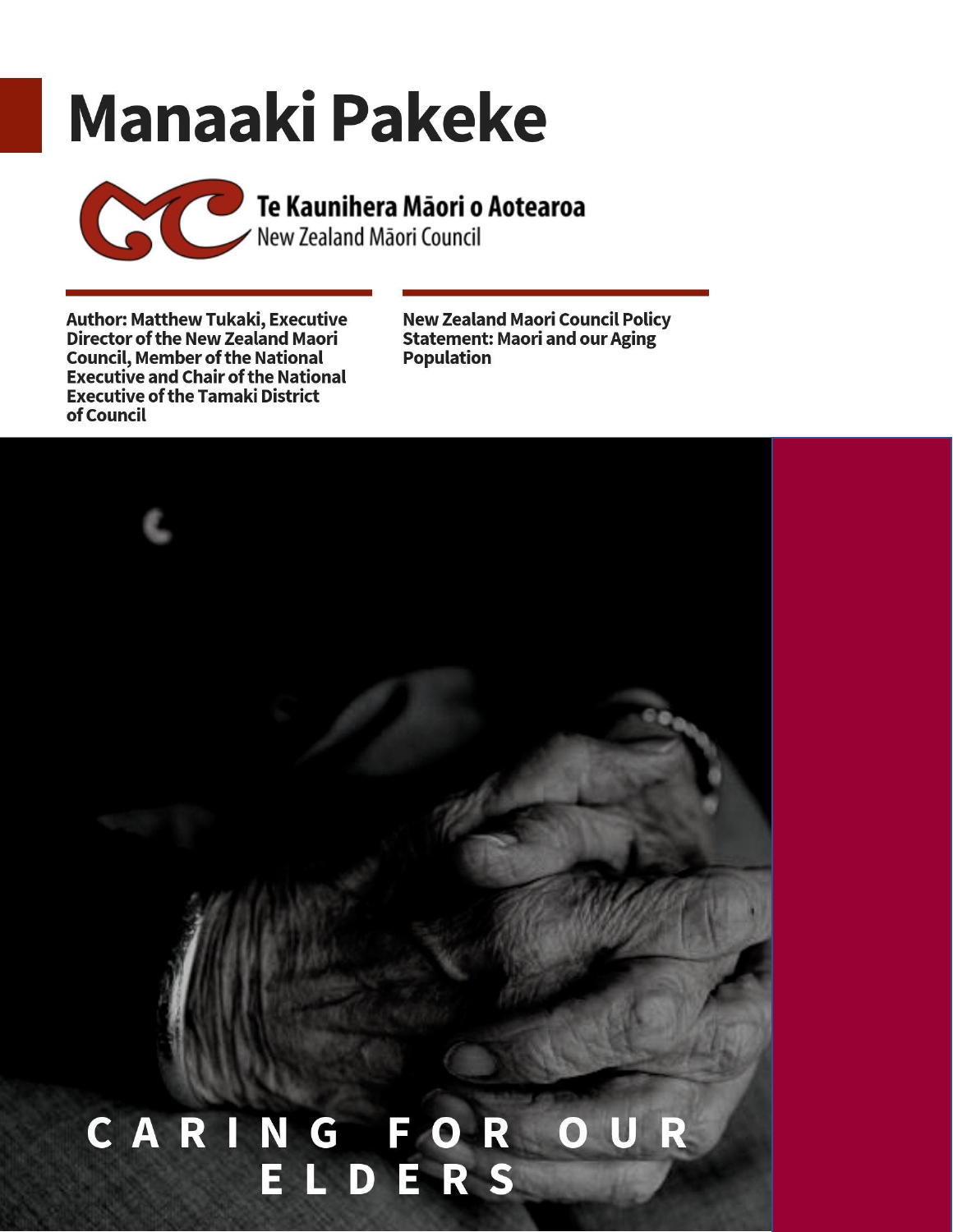## **Contents**

| Why its important to understand the differences between urban and regional environments?  4        |  |
|----------------------------------------------------------------------------------------------------|--|
|                                                                                                    |  |
|                                                                                                    |  |
| Development of care support networks within communities for health and welfare checks5             |  |
|                                                                                                    |  |
|                                                                                                    |  |
| Investing in additional supplementary allowances and financial support for elders looking after    |  |
|                                                                                                    |  |
| More investment support for Marae and Iwi Health and Social Service around infrastructure in rural |  |

#### <span id="page-1-0"></span>**About the New Zealand Maori Council**

The New Zealand Maori Council is one of the oldest of all Maori representative groups established through the Maori Community Development ACT (1962). In recent times Council has increased its focus on social challenges and issues that impact Maori and, as a result, its work programs have changed to developing idea and innovative ways of reducing barriers that might be in the way of our people progressing forward.

#### **About this Policy Statement**

A New Zealand Maori Council Policy Statement is intended to provide direction and narrative to the sixteen Districts of the New Zealand Maori Council when it comes to a specific kaupapa. The Statements also guide the National Executive of Council when advocating on behalf of a specific kaupapa while also providing the Crown and stakeholders with an insight into the position we may take. Each policy statement has been researched, socialized in the context of feedback and tested through surveys, desktop reviews of currently available literature and through feedback from within the Council.

#### **Introduction and overview**

Our Maori population is expected to grow significantly over the coming decades to between 830,000 -910,000 in 2025 to 1.118 million by 2038. This is a due to a number of factors from increases in birth rates to an increase in those who identify as Maori through descent. In terms of the latter, thousands more New Zealanders are undertaking to understand more about their whakapapa with some finding a Maori connection by way of descent. This is a remarkable turn around in population growth from less than 50,000 in the 1800's. While the Maori population has a much younger age profile compared to non-Maori there will be a increase in those reaching those latter years. In 2013, life expectancy at birth was 73.0 years for Māori males and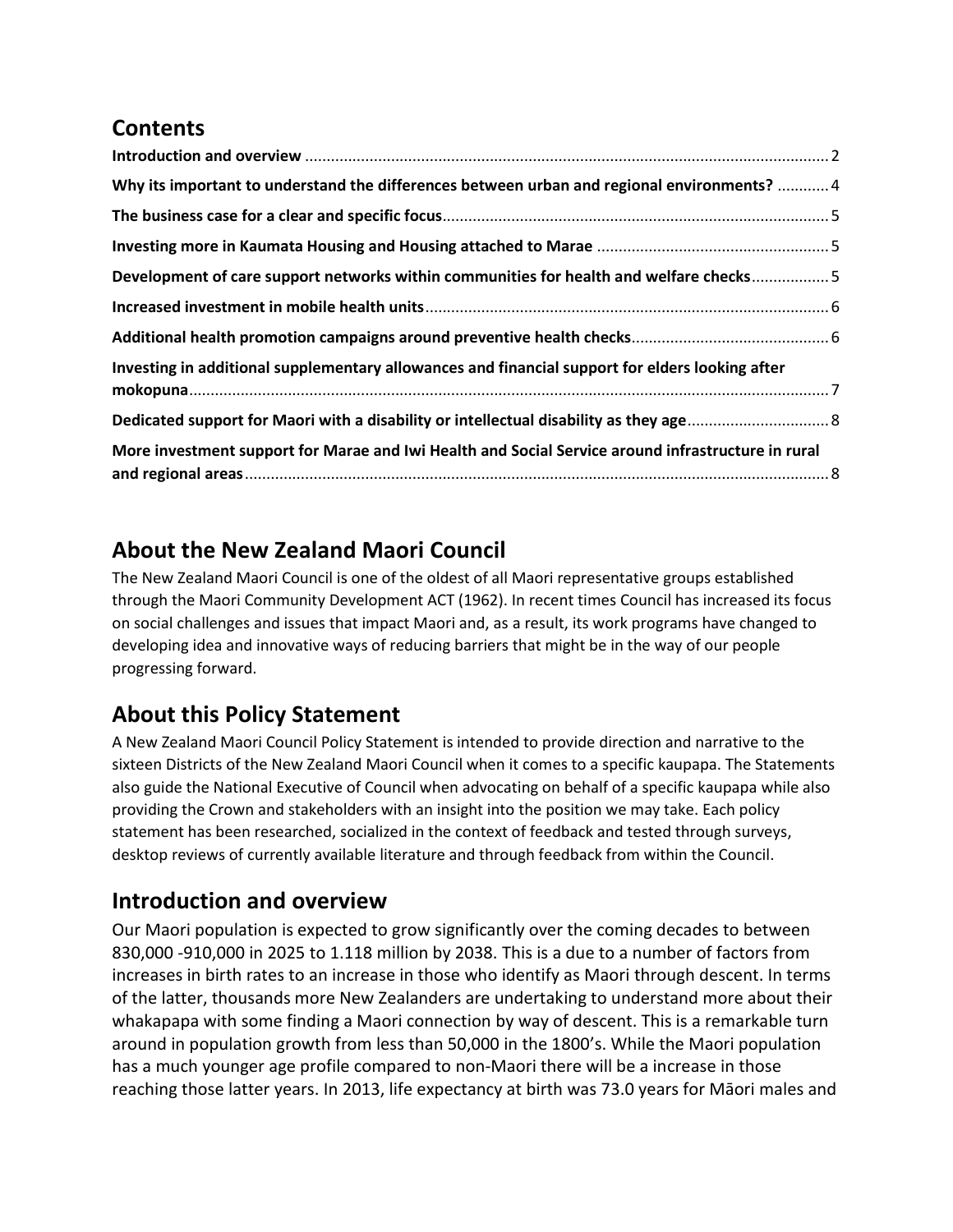77.1 years for Māori females; it was 80.3 years for non-Māori males and 83.9 years for non-Māori females.

Other important facts that have guided the development of this policy document are health indicators. These indicators are important to understand when it comes to aging because it sets the scene for what additional support and considerations may be needed when it comes to the health of the aging Maori population:

- Māori had a higher disability rate than non-Māori, regardless of age, in 2013. Older people had higher disability rates generally.
- The heart failure mortality rate among Māori was more than twice as high as that of non-Māori), and Māori were about 4 times as likely as non-Māori to be hospitalized for heart failure. The disparity was greater for females: the heart failure hospitalization rate among Māori females was about 4.5 times as high as that among non-Māori females
- the most common cancers registered for Māori females over this time period were breast cancer, lung cancer, colorectal cancer, uterine cancer and cervical cancer. Figure 9 shows that the leading causes of cancer death for Māori females were lung cancer, breast cancer, colorectal cancer, stomach cancer and uterine cancer.
- The most common cancer registration sites for Māori males were prostate cancer, lung cancer, colorectal cancer, liver cancer and stomach cancer (Figure 10). The leading causes of cancer mortality for Māori males were lung cancer, colorectal cancer, prostate cancer, liver cancer and stomach cancer.
- The chronic obstructive pulmonary disease (COPD) mortality rate among Māori aged 45 and over in 2010–12 was almost 3 times that of non-Māori in the same age group
- The disparity was greater for females: Māori females had a COPD mortality rate almost 3.5 times that of non-Māori females
- Data from the Ministry of Health shows that the self-reported prevalence of diabetes<sup>[\[2\]](https://www.health.govt.nz/our-work/populations/maori-health/tatau-kahukura-maori-health-statistics/nga-mana-hauora-tutohu-health-status-indicators/diabetes#2)</sup> among Māori was about twice that of non-Māori in 2013/14.It also shows that there are much higher disparities between Māori and non-Māori for diabetes complications.
- Renal failure is one of the complications of diabetes. Rates of renal failure with concurrent diabetes for Māori aged 15 and over were more than 5 times that of non-Māori at the same age group in 2012–14. While some of this difference can be attributed to the higher prevalence of diabetes among Māori, the disproportionately higher rate suggests that Māori with diabetes are more likely to have renal failure than non-Māori with diabetes. The extent of the disparity can be estimated by dividing the relative risk of renal failure by the relative risk of prevalence (i.e.,  $5.55 \div 1.99$ ), which suggests that among people with diabetes*,* Māori are 2.8 times as likely as non-Māori to have renal failure.
- Lower limb amputation is another complication of diabetes. Similarly, rates of lower limb amputation with concurrent diabetes for Māori were over 3 times that of non-Māori in 2012–14. Therefore, among people with diabetes, lower limb amputations among Māori can be estimated as 1.7 times that of non-Māori (i.e., 3.44 ÷ 1.99).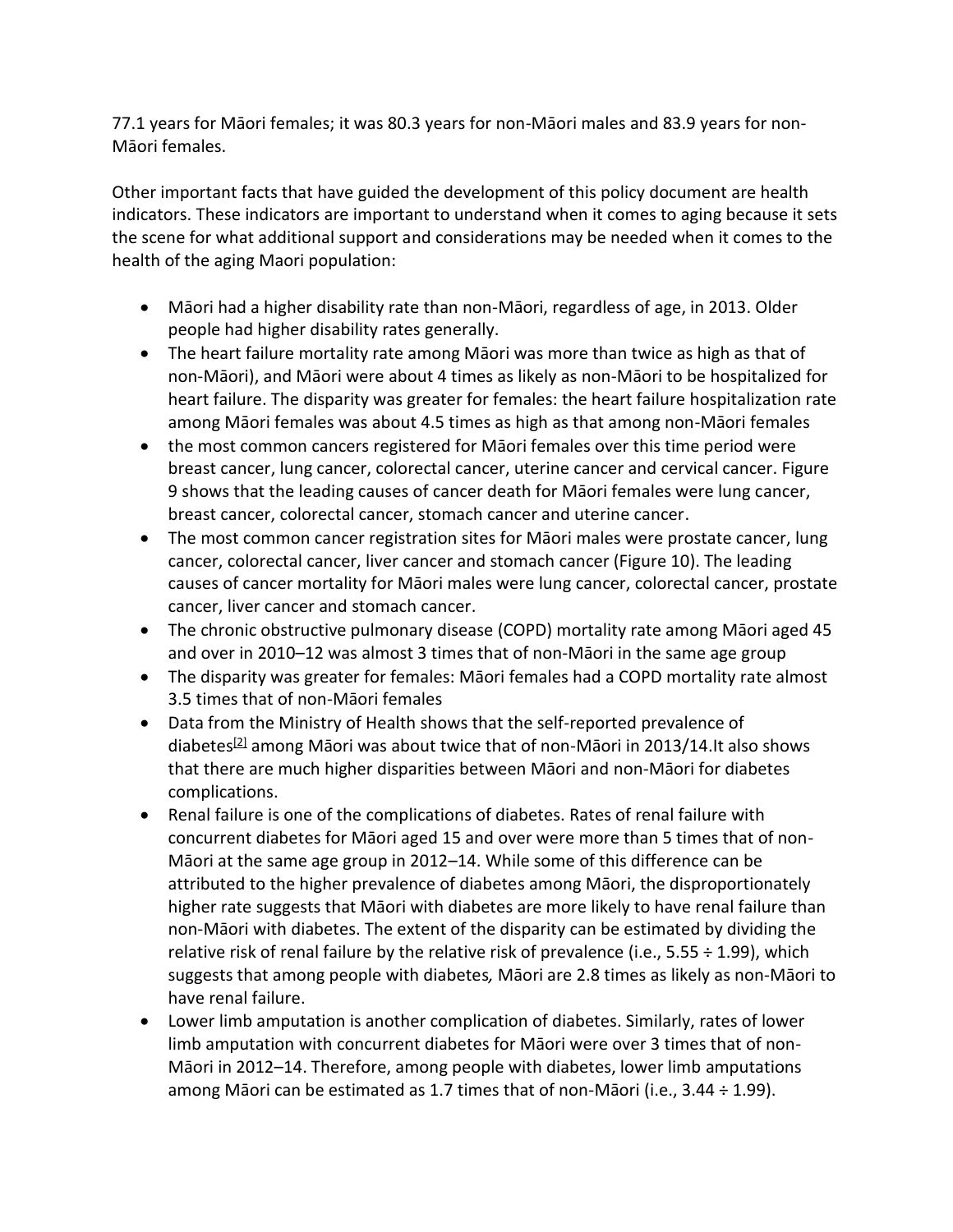• Among adults with natural teeth, Māori adults were more likely than non-Māori to report that they had never visited a dental health care worker at all, or usually only visited a dental health care worker for dental problems

#### **Facts around Maori financial insecurity and housing in retirement:**

- 1. Maori are four times more likely than non-Maori to have little or no financial savings heading into retirement / more likely to be reliant on national super
- 2. Maori are more likely to not own their own home in retirement instead the asset is owned by a central or local Government authority (such as Housing New Zealand) although there is an increase in the supply of Iwi provided and supported housing for Kaumatua and Kuia
- 3. Maori are five times more likely than non-Maori to head into retirement with a higher debt to savings ratio
- 4. Maori are more likely to look after their Mokopuna on a full time or more than part time basis into retirement – where the child or children will be living with them

All in all, Maori are more likely to enter into retirement with higher need and reliance on the public health system, fewer savings and assets as well as a higher than average connection to the child and state care system through the care of their grandchildren. In addition is the need to understand that as the population grows more and more Maori will move into retirement and their latter years in poverty and the need to address, plan and prevent this happening will require a number of policy levers and greater investment in Maori aged care support and supplementary services.

## <span id="page-3-0"></span>**Why its important to understand the differences between urban and regional environments?**

The population dynamic within Maoridom is complex but it is generally accepted that more of our people live in urban centers or in the North Island. All of that aside what is little understood is the accessibility of service difference between our cities and the regions. For example, hospitals in the main urban centers are better staffed and equipped with the latest in technology and infrastructure with higher than average support to patient ratios. In the regions a patient is less likely to be able to access state of the art equipment and treatments and therefore will have to travel to an urban center at both greater time and expense. This is also true of secondary and supplementary services such as dental care and oral health, mental health and so on. In addition to this is the availability of emergency services to respond when it comes to critical care or events – heart attacks, stroke and so on. The reality is we have less accessibility when it comes to regional infrastructure compared to urban. This is also true of the disability services and support sector – Maori who have a physical or intellectual disability are less likely to be able to access support services compared to them living in an urban environment. It should though be noted that services might be available through a mix of service providers from Iwi and private through to District Health Boards and Hospitals doesn't mean they are timely. Therefore, it is important to understand the differing needs of access for an aging population from urban to regional areas.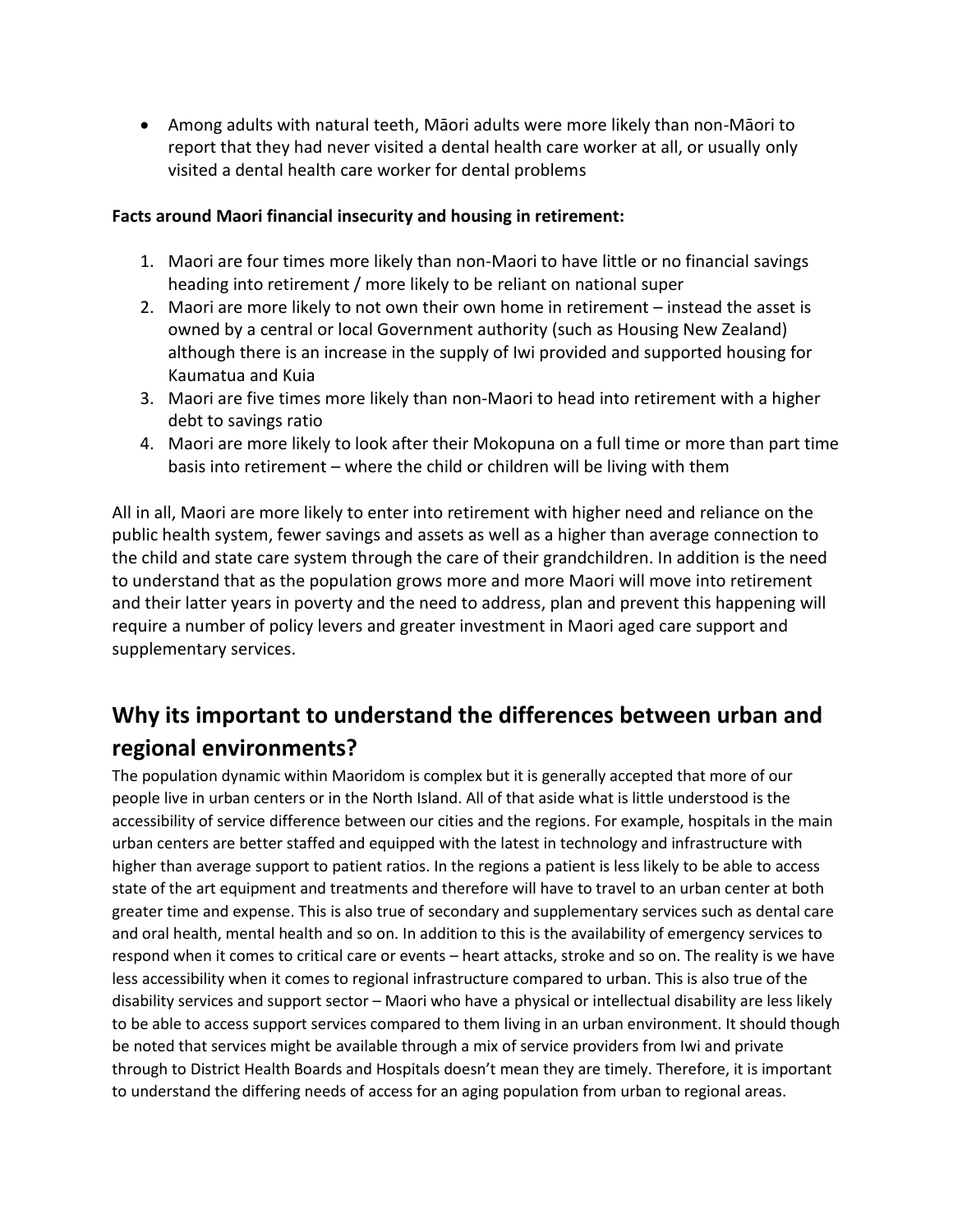#### <span id="page-4-0"></span>**The business case for a clear and specific focus**

There is currently no national plan of action or policy when it comes to an aging Maori population nor are their specific or coordinated approaches to care support and planning. There are programs that work in isolation but, primarily, they operate in silos between Government agencies and service providers. For example, Oranga Tamariki may be the specific touch point for a grandparent caring for a mokopuna but there is little or not connection with other agencies who might also be supporting them from Health and Welfare to education and so on. A clear strategy covering a multitude of points and areas must be our focus if we are also going to bridge the gap of life expectancy. This policy document is in no way intended to be a complete "fix" to the challenge, but it is intended to kick start the conversation of where we need to go and how we might get there. Assisting in the development of this document is data from the Ministry of Health, Statistics New Zealand and published data sets from MBIE and other agencies. Snapshot data has also been used from not-for-profit service providers and Iwi data where available. In addition to this a survey was developed and sent to 150 Maori identified as being in the age brackets of 55-65 and 65 and above. The demographic was split between those in an urban environment and those living in regional or provincial New Zealand. In the first group (55-65) there was a response rate of 56% while in the second (65 and above) there was a response rate of 43%. Also informing this policy document are a collection of interviews with elders from both a city and regional environment that looked at both the challenges and opportunities around aging.

#### <span id="page-4-1"></span>**Investing more in Kaumata Housing and Housing attached to Marae**

Our people have said they feel most comfortable and connected when they are connected to a community, they feel a part of and can contribute to. For Maori that is very much the Marae environment. A number of Maori spoken to in the urban environment have a connection with home but often it is not the same as having lived there. As mentioned earlier the number of our people who have moved to the cities over many decades were in search of work to live but remained connected to home through land or family ties. Many of our people also believe that being "around" or connected to their Marae would be an opportunity to being socially connected and engaged as well as being able to contribute through volunteering. Others have said that it is an opportunity for them to learn Te Reo and more about their whakapapa into retirement that they haven't otherwise had the chance to do while working. For those who were attached to the Marae currently their reasons were very much the same. The challenge is affordability of housing and its availability. That is why, whether in an urban or regional setting, more investment needs to be made in Kaumatua housing attached to Marae complexes that also provide those Marae with the opportunity to further develop and build their own infrastructure and services. This investment could be actioned through a national housing plan that provides the capital necessary to develop housing projects around a dedicated care and support service model. This should be extended to those who currently look after their Grandchildren who would also have access to a greater level of care and support services. The housing should be specifically able to ensure a high quality of life and increase access to primary and secondary health services.

## <span id="page-4-2"></span>**Development of care support networks within communities for health and welfare checks**

There is clearly a need to ensure that we care for people in the community in a much more structured way. This includes driving further investment into Iwi and Hapu health and social services to increase the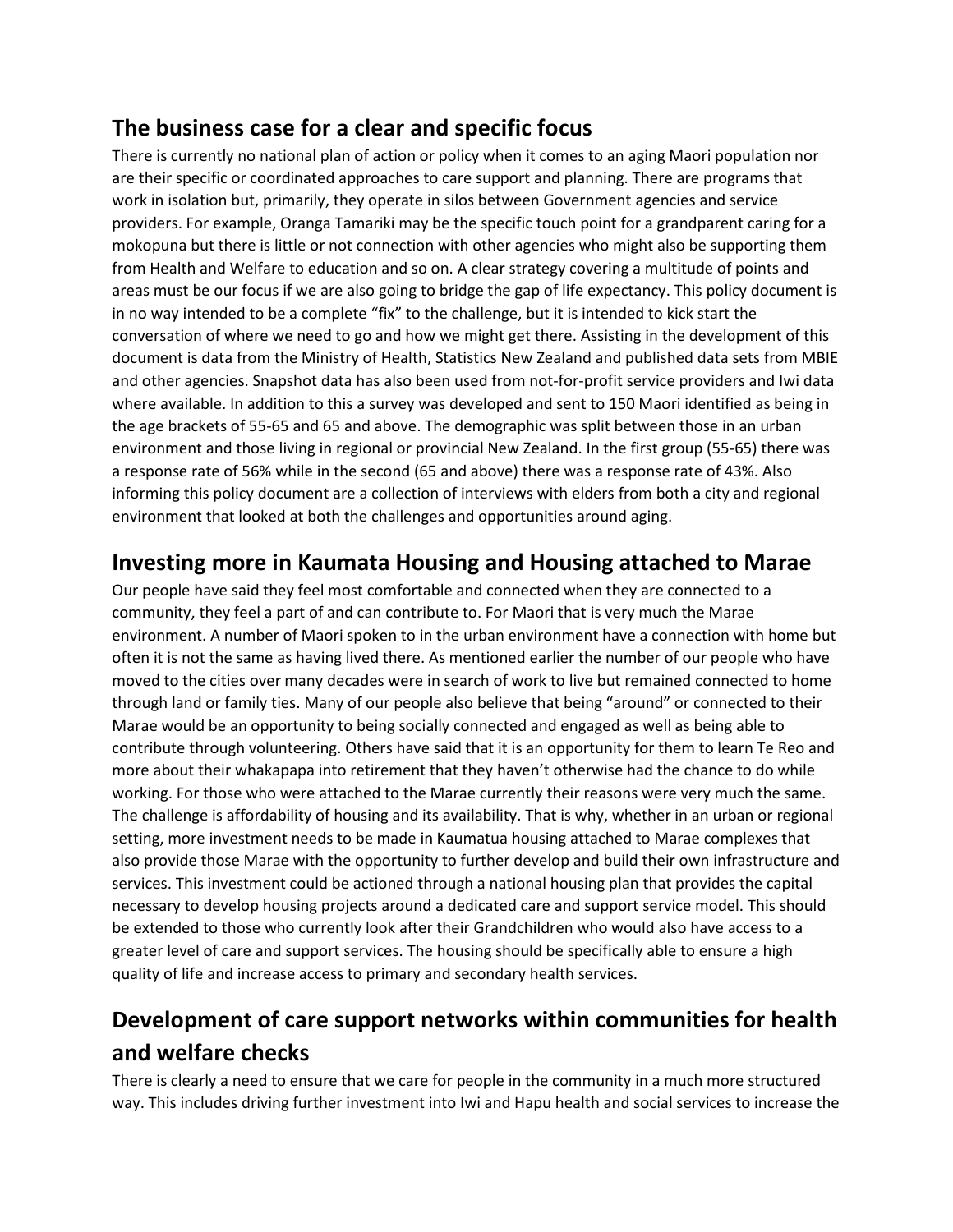frequency of in-home visits from both a health and well-being perspective. This means also providing for greater investment in infrastructure but also looking at new and innovative approaches to how we tailor care. One such approach is to coordinate the different departmental or agency approaches into a single care package with an associated fixed budget per annum. The package would include the cost of care and welfare visits, transportation to and from medical appointments and social activities, assistance with lawn mowing or upkeep as well as equipment for the home. Importantly control over how the budget in the package would be spent could be developed through a joint care plan between the elder and the respective agency responsible for managing it. Importantly this would provide budgetary forecasting around the cost per person as the population ages. In addition to this would be the provision and funding for a full-time resource in demand and need locations to act as a care and support coordinator within local Iwi and Hapu.

#### <span id="page-5-0"></span>**Increased investment in mobile health units**

Getting to a Doctors visit can be a tough challenge for many people as they age. This includes access to available transportation or the availability of a medical professional. In our regional centers it is tough to access adequate professional care and diagnosis when needed and so diagnosable disease festers and grows worse. Our people tell us that they only seek medical help or intervention when it is often too late. That is why the New Zealand Maori Council believes that there should be greater investment driven into access through mobile health units. This means expanding the notion of a breast cancer screening mobile unit to also include other services built around early diagnosis and prevention. At its optimum these units should be assets of Iwi and Hapu and, therefore, investment should be driven into both developing it as a program as well as a local workforce from both a regulated and unregulated perspective.

# <span id="page-5-1"></span>**Additional health promotion campaigns around preventive health checks**

We know that when the right messages are sent by the right people and organisations who are trusted by Maori, the message is heard. It is imperative that nationally developed campaigns are built by Maori and for Maori to better empower our people to prevention and early diagnosis. This is particularly important for our elders as many health promotion campaigns tend to target people in their early years. Our approach, and recommendation, is to build simple campaigns across a number of fronts. The first is focused on prevention and seeking help early on. If you think something might be wrong don't be afraid to get it checked out – clear and concise messaging in both Te Reo Maori and English can see an increase in the number of our people seeking help. Also, targeting Maori males in the latter years would see campaigns being run targeting whanau and partners to urge them to get checks while also running the campaigns in places where they meet. In addition to these sorts of campaigns are those around elder abuse and social isolation. While it is unknown exactly that the extent of elder abuse in Maori communities is the rule of thumb should be try and make people aware to either prevent it from becoming a problem or bring down the number of incidents that may have been reported.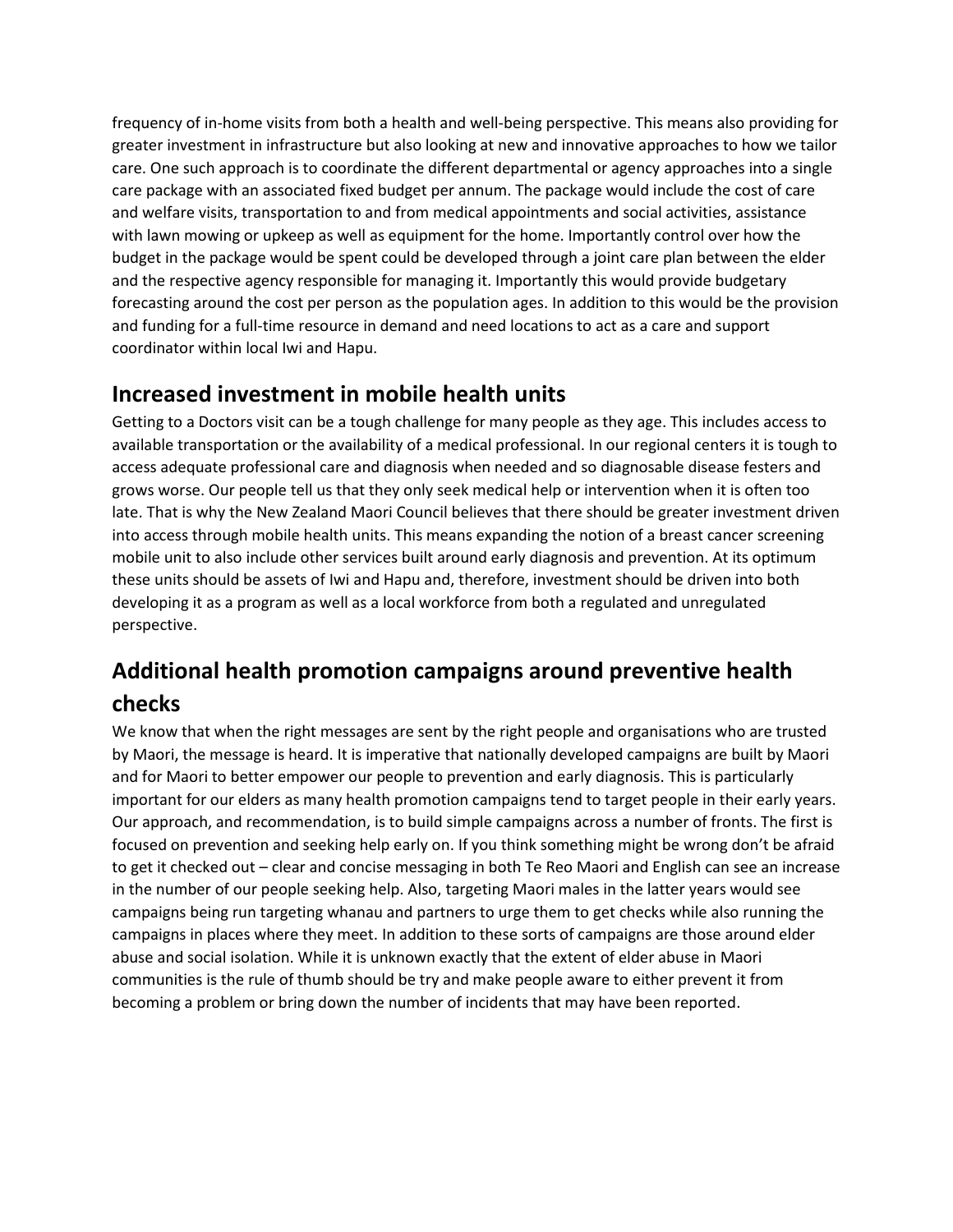# <span id="page-6-0"></span>**Investing in additional supplementary allowances and financial support for elders looking after mokopuna**

Māori Council calls for a vulnerable whanau and families support package – it's time to recognise the contribution of our elders in the care and protection of our children. When it comes to the care and protection of our children the harsh reality is that our elders are the ones providing care. We need to recognise the contribution they make, and we need to do something about it. It is the intention of Council to continue to push for additional support specific to whanau.

The New Zealand Māori Council estimates that there are more than 50,000 such carers across the nation who, unpaid, provide a system of care that is not monetarily valued by the State but is often accessed and used as part of the childcare and protection system. If you were to take a standard working week for a carer and calculate it at 38.5 hours work at \$20 per hour the net annual cost of providing that care would amount to \$40,040.00 per annum. We estimate more than \$2 billion in voluntary forms of care is provided by elderly New Zealanders each year proving a significant cost saving to the taxpayer and Agencies. Yet, little of this service is recognized - instead we continue to turn to these people for additional care in some of the most complex and complicated of situations.

And by carers we mean not just Māori but non-Māori as well. When we look at the childcare and protection system in New Zealand the standout figure must be the number of children who are in the care of extended whanau and, in particular, our elders. Increasingly more of our elders are taking on the task of caring and looking after their grandchildren as their own children face challenges from mental health issues, incarceration and high levels of addiction to drugs and alcohol. Many of these elders are meant to be enjoying their later years of retirement but instead a thrust into bringing up children all over again – and this time with the added pressure and stress of finances and cashflow. Even for those who are still working the challenge of putting kai on the table, providing clothing, the basic tools to attend school such as uniforms and stationery can be a burden. And while many press ahead they do so by using what little resources they have and with very little in the way of additional support. Even for those who are caring for mokopuna who are not currently able to access support because of their specific circumstances the financial stress and pressure can be too much.

That is why the New Zealand Māori Council believes that one of the circuit breakers we need to look at as a Government is about providing additional taxation relief and exemptions to our carers over the age of 55. We have called it the vulnerable whanau and family tax exemption and support package that would be applicable to all New Zealanders both Māori and non-Māori. This includes additional tax exemptions for working grandparents per school aged child (Per annum) of \$200 for school uniforms and stationery (or related supplementary allowance), a further energy supplement of \$150 per household per annum and a supplementary allowance of \$500 per annum to assist with kai. The total package would cost on average \$850 per annum and could be administered by the Ministry of Social Development as a series of additional supplementary allowances or additional deductions at tax time across those categories. In addition, we feel that there needs to be a review of carers allowances for those in retirement to supplement national superannuation to bring it in line with the relative cost of living.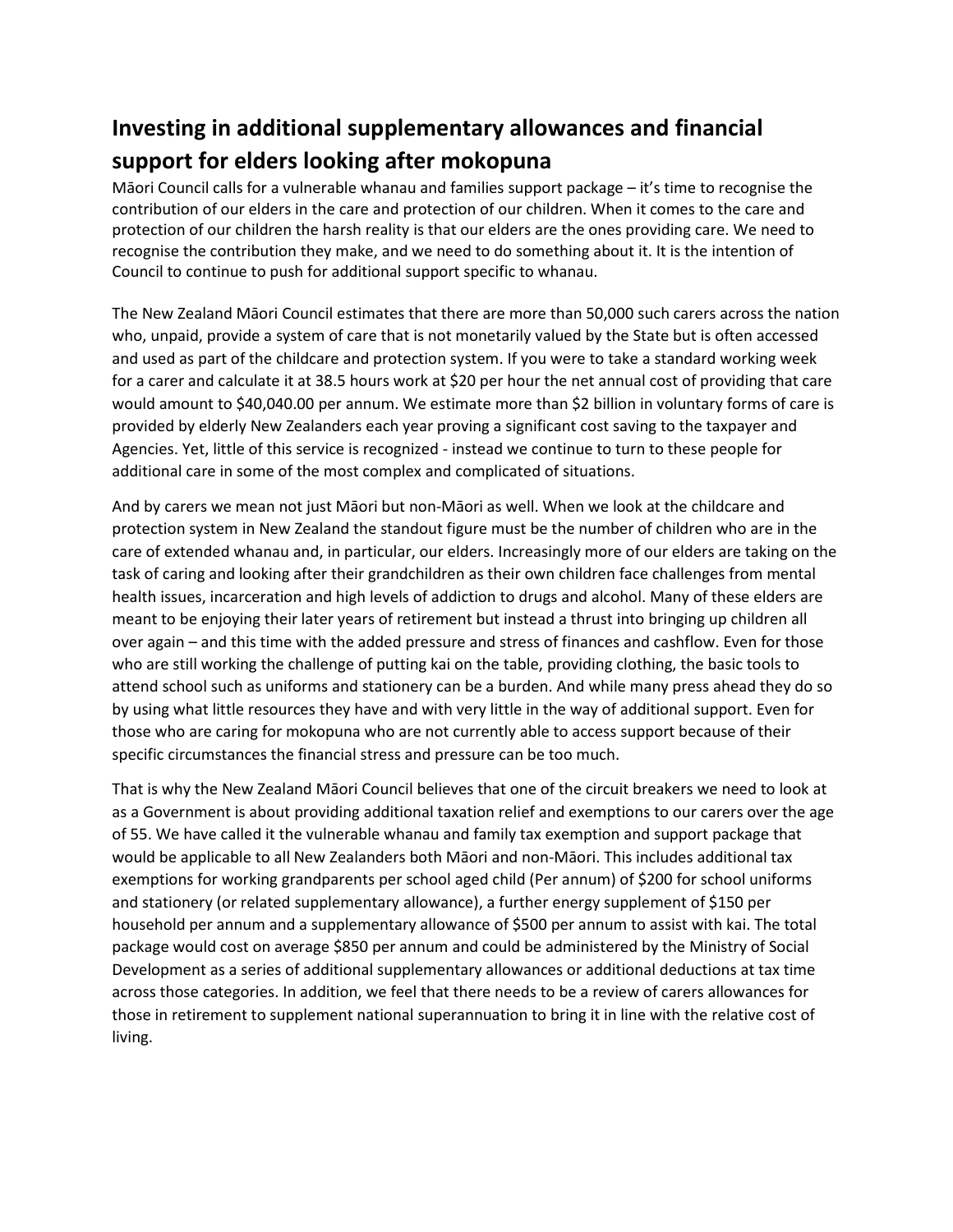# <span id="page-7-0"></span>**Dedicated support for Maori with a disability or intellectual disability as they age**

Often forgotten is a group of silent New Zealanders – Maori living with a physical or intellectual disability. We know that often these people are cared for by Whanau, but we also know those living in the regions have little access to daily support or supplementary services. When it comes to Maori living with a physical disability, they often become isolated to their home while some can also be homeless. A recent survey of the homeless in Auckland found that a great many of those living on the streets with a form of disability were Maori. Anecdotal evidence suggest that a great many of our people living rough or homeless are those over the age of fifty. Then there are those Maori living with a form of intellectual disability or mental health condition. Currently there is no national strategy or approach to either identify specifically where these people are what specifically their needs might be. What we do know, and is clear, is that these people are more likely to be isolated, forgotten or unable or unlikely to access the care and support services they need to continue living long and healthy lives or living securely in their latter years. The policy of the New Zealand Maori Council is to work with agencies and Government to seek to build a national strategy around what to do, how to do it and where. This includes a more holistic approach to better access to housing both in the urban and regional setting.

# <span id="page-7-1"></span>**More investment support for Marae and Iwi Health and Social Service around infrastructure in rural and regional areas**

Underpinning this policy is to support the needs of Iwi Health and Social Services organisations in both an urban and regional setting. Evidence tells us that services provided by and for Maori are more likely to be successful around both participation and engagement. The challenge has always been the investment available not just to develop and run programs but also the funds available to build a strong and agile back end and infrastructure. It is one thing to develop a program it is another to ensure that investment has also been made in infrastructure to deliver it and back end support structures to administer it. Traditionally Government departments fund program related activities without considering the need to collect data, hold and retain records with sensitive data, reporting or the IT support and structures to manage it. At the other end advances in medical technology also require a stream of ongoing investment to allow Hauora and health services to keep up with mainstream providers. This could be everything from dentistry and oral health technology to items related to dialysis and cancer care. Therefore, the New Zealand Maori Council will be advocating for two key changes. The first is related to the procurement framework of health funding and provisioning. The second will be the establishment of a dedicated health infrastructure fund for Iwi and Hapu to access based on both demand and need.

#### **Closing statement**

The New Zealand Maori Council is not a front-line service provider – instead we are a strong advocate for the affairs of Maori. Our role, under the Maori Community Development Act (1962) Is to represent those views to the benefit of all Maori, wherever they may be. In today's world it is also to ensure that our people can thrive, to live long and healthy lives, to be active participants in the Te Ao Maori world and have every chance and opportunity of success. Our role is also to support Maori organisations